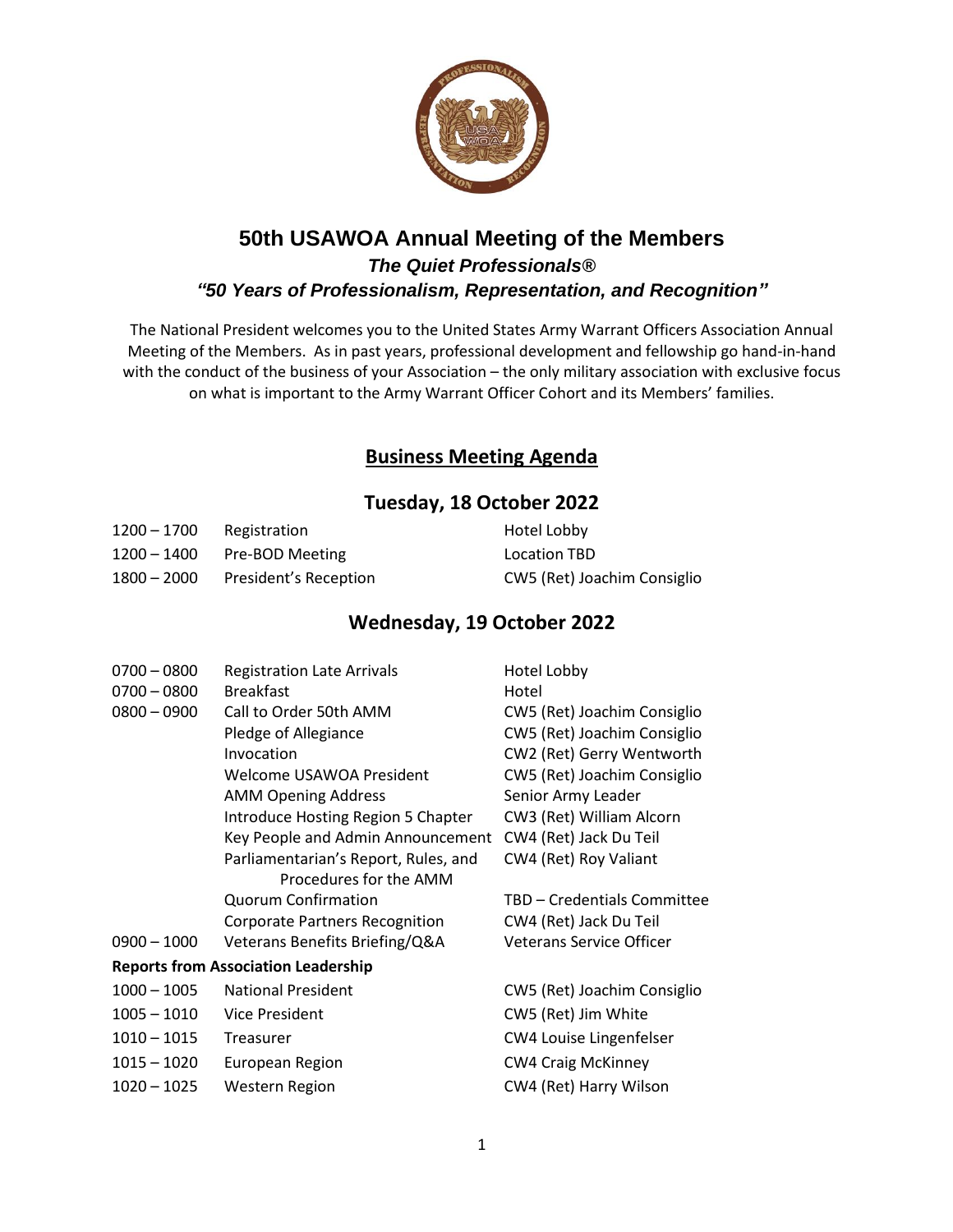| $1025 - 1030$ | Mid-Northern Region                  | CW5 (Ret) Phil Tackett               |
|---------------|--------------------------------------|--------------------------------------|
| $1030 - 1045$ | <b>Break</b>                         |                                      |
| $1045 - 1050$ | Mid-Southern Region                  | CW2 Adam S. Wright Sr                |
| $1050 - 1055$ | Southeastern Region                  | CW3 (Ret) William Alcorn             |
| $1055 - 1100$ | Northeastern Region                  | CW4 Misty Whetung                    |
| $1100 - 1130$ | National Executive Director's Report | CW4 (Ret) Jack Du Teil               |
| $1130 - 1140$ | <b>Scholarship Foundation</b>        | CW5 (Ret) Jim White                  |
| 1140 – 1155   | USAWOA-AUSA Partnership Briefing     | CW5 (Ret) Phyllis Wilson, AUSA Board |
| $1155 - 1300$ | Lunch                                |                                      |
| $1300 - 1310$ | <b>Historical Foundation</b>         | CW5 (Ret) Al Curving                 |
| 1310 – 1325   | Past President's Council Briefing    | CW4 (Ret) Carl Burnett               |
| $1325 - 1340$ | <b>Fundraising Programs Update</b>   | CW5 (Ret) Phyllis Wilson             |
| $1340 - 1500$ | WOPD - Personal Financial Planning   | Radvanyi/FedPoint/Excelsior          |
| $1500 - 1515$ | <b>Break</b>                         |                                      |
| $1515 - 1600$ | WOPD SWOA-CSA                        | CW5 Yolondria Dixon Carter           |
| 1600 - 1645   | WOPD - ARNG Update                   | ARNG CCWO                            |
| $1645 - 1730$ | WOPD - USAR Update                   | CW5 Patrick Nelligan, USAR CCWO      |
| 1730          | Adjourn                              |                                      |
| $1830 - UTC$  | Northeastern Region's Reception      | <b>Business Casual Attire</b>        |

# **Thursday, 20 October 2022**

| $0700 - 0800$<br>$0830 - 0900$ | Spouses/Guests Breakfast<br>Call to Order & Reconvene 50th AMM<br>Pledge of Allegiance<br>Administrative Announcements<br><b>Quorum Confirmation</b><br>Review and Approve Day 1 Minutes | Hotel Restaurant - Consiglio/Du Teil<br>CW5 (Ret) Joachim Consiglio<br>CW5 (Ret) Joachim Consiglio<br>CW4 (Ret) Jack Du Teil<br>TBD - Credentials Committee<br>CW5 Michael Dye |
|--------------------------------|------------------------------------------------------------------------------------------------------------------------------------------------------------------------------------------|--------------------------------------------------------------------------------------------------------------------------------------------------------------------------------|
| $0900 - 0930$                  | Day 2 Opening Address                                                                                                                                                                    | Senior Army Leader                                                                                                                                                             |
| $0930 - 1015$                  | WOPD - WO Talent Mgmt. Update                                                                                                                                                            | TBD, ATM Task Force                                                                                                                                                            |
| $1015 - 1115$                  | Flagpole of Freedom Briefing                                                                                                                                                             | <b>Worcester Family Reps</b>                                                                                                                                                   |
| $1115 - 1130$                  | 50th AMM Photo                                                                                                                                                                           | All In Attendance                                                                                                                                                              |
| $1130 - 1230$                  | Lunch                                                                                                                                                                                    |                                                                                                                                                                                |
| $1230 - 1400$                  | <b>WOPD - Special Operations Panel</b>                                                                                                                                                   | TBD, Special Operations Cmd                                                                                                                                                    |
|                                |                                                                                                                                                                                          | <b>CW5 TBD</b>                                                                                                                                                                 |
|                                |                                                                                                                                                                                          | <b>CW5 TBD</b>                                                                                                                                                                 |
|                                |                                                                                                                                                                                          | <b>CW5 TBD</b>                                                                                                                                                                 |
|                                |                                                                                                                                                                                          | <b>CW5 TBD</b>                                                                                                                                                                 |
| $1400 - 1415$                  | <b>Break</b>                                                                                                                                                                             |                                                                                                                                                                                |
| $1415 - 1515$                  | <b>USAWOCC PME Briefing</b>                                                                                                                                                              | COL Ross F. Nelson, USAWOCC Commandant                                                                                                                                         |
| $1515 - 1615$                  | WOPD - IPPS-A Briefing                                                                                                                                                                   | <b>CW4 Court Marshall</b>                                                                                                                                                      |
| $1615 - 1715$                  | <b>USAWOA Structural Realignment Plan Discussion</b>                                                                                                                                     |                                                                                                                                                                                |

Adjourn